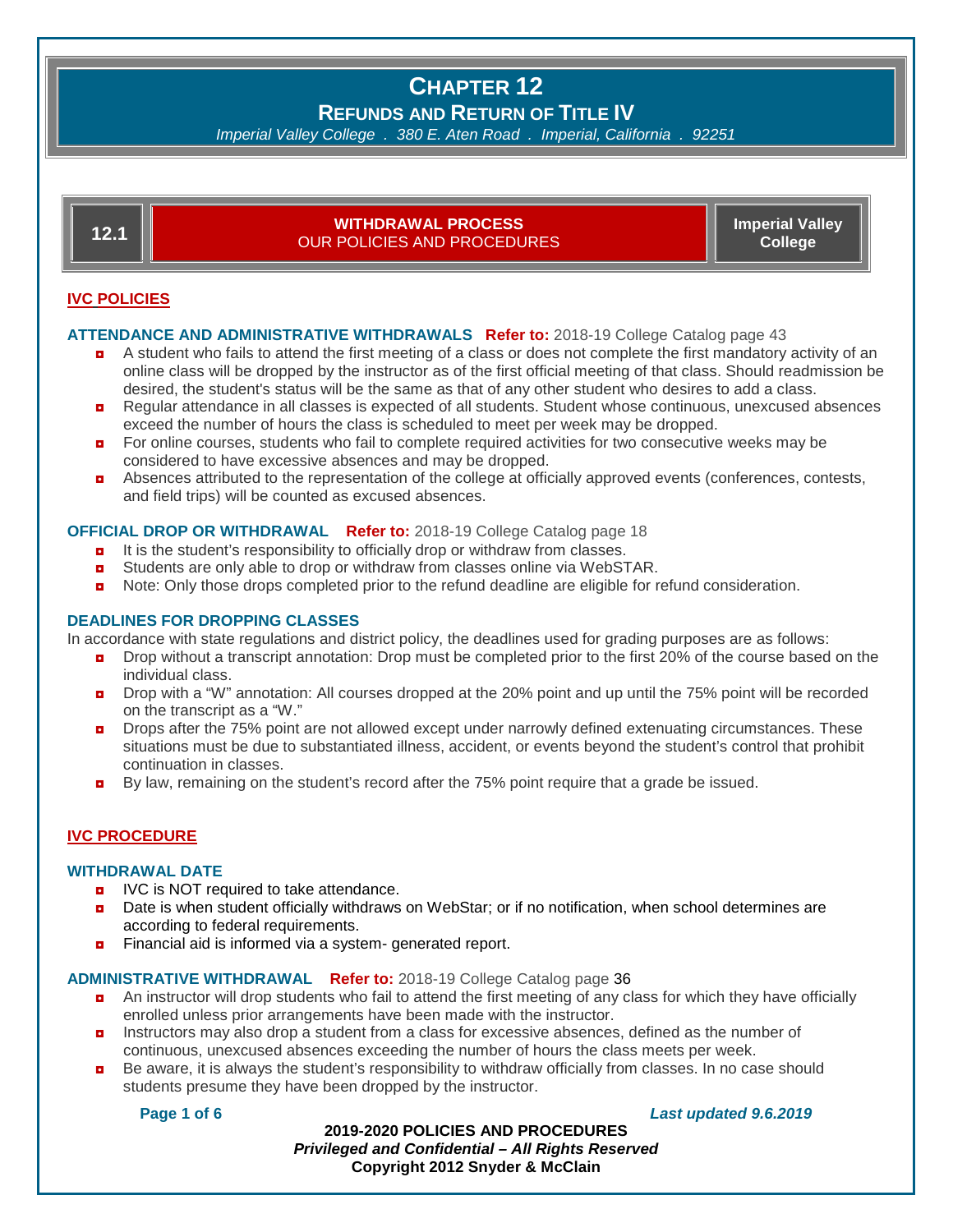# **CHAPTER 12 REFUNDS AND RETURN OF TITLE IV**

*Imperial Valley College . 380 E. Aten Road . Imperial, California . 92251*

#### **12.2 INSTITUTIONAL REFUND POLICY** OUR POLICIES AND PROCEDURES

**Imperial Valley College**

**IVC POLICIES Refer to:** Student Guide pg. 10 and Student Catalog pg. 21

- **n** Refunds and Fees are owed by California state law. Refunds/fee credits can only be given for full-term classes dropped by the specified deadline for each term.
- **n** There is no need to apply for a refund. All eligible refunds will be processed automatically according to the financial aid disbursement schedule, except for periods of registration or late registration.
- Refunds are paid after late registration for credits of \$20 or more.

### **IVC PROCEDURES**

Imperial Valley College's general refund policy applies to students receiving Title IV funds who are eligible for a refund of tuition and fee charges.

#### **RECEIVING REFUND**

- **D** Students eligible for financial aid or who are due a refund can select to have funds posted on IVC MyCashCard or ACH transferred to their bank account by logging on to **[www.enroll.moneynetworkedu.com](http://www.enroll.moneynetworkedu.com/)** and choosing their disbursement method.
- **D** Students due a refund who do not select the IVC MyCashCard or ACH transfer will receive a check mailed to their current mailing address as listed in WebSTAR.
- Receipt of a card does not guarantee that student will be eligible for a refund.
- **n** Imperial Valley College students receiving federal financial aid (Title IV funds) who do not attend any classes will be required to repay all the funds they received.
- Students who withdraw from all classes prior to completing more than 60% of the semester will have their financial aid eligibility recalculated based on the percentage of the semester complete, and will be required to repay any unearned financial aid they received.

**Page 2 of 6** *Last updated 9.6.2019*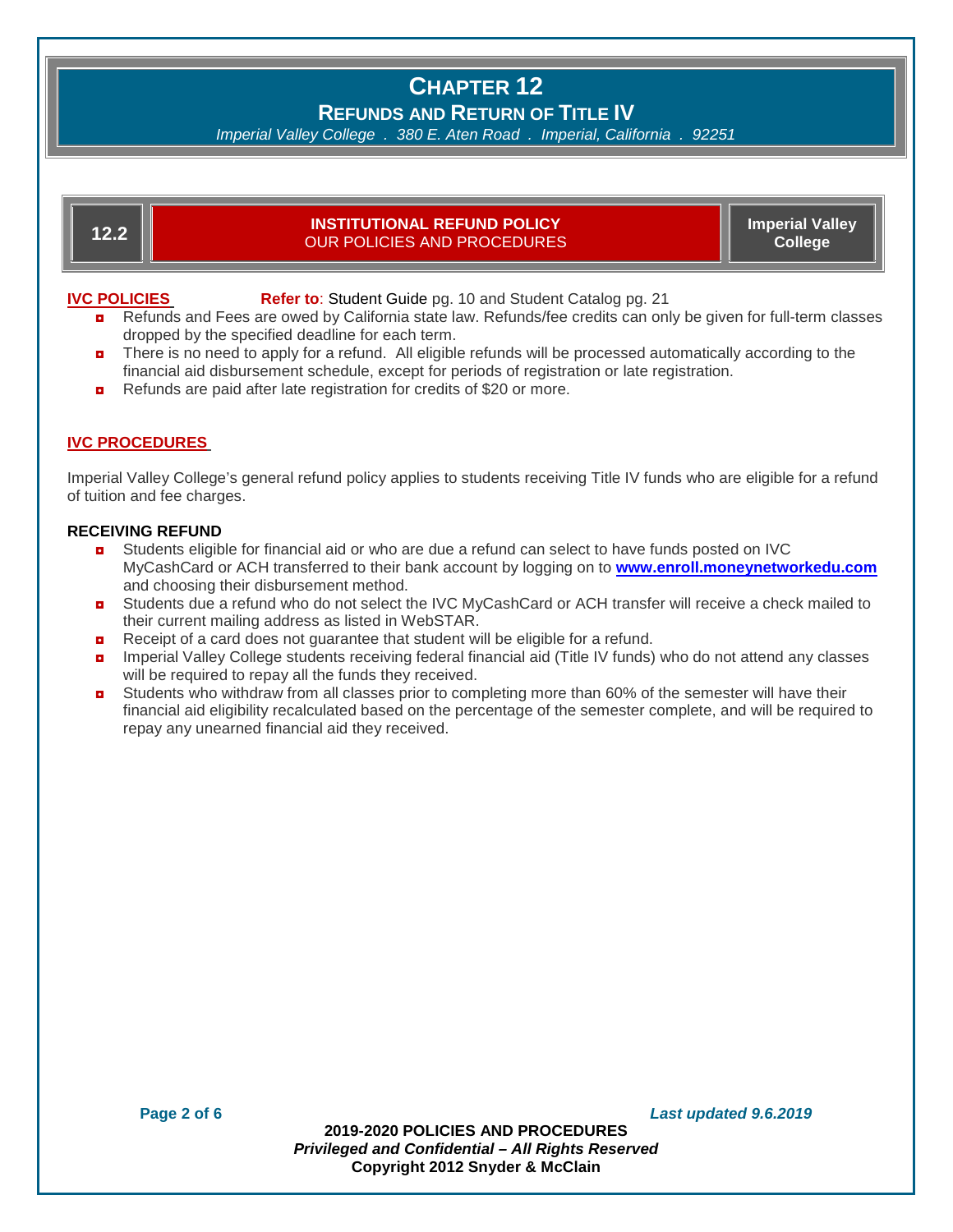# **CHAPTER 12**

**REFUNDS AND RETURN OF TITLE IV**

*Imperial Valley College . 380 E. Aten Road . Imperial, California . 92251*

#### **12.3 RETURN OF TITLE IV AND POST-WITHDRAWAL DISBURSEMENTS** OUR POLICY AND PROCEDURES

**Imperial Valley College**

### **IVC POLICY**

Title IV funds (Pell Grant and FSEOG) are awarded under the assumption that student will attend school for the entire semester for which the funds are awarded.

- **n** If student withdraws from all classes on or before the 60% point of the term, student may be required to repay that portion of the aid which was unearned.
- **n** If student withdraws after completing 60%, student will have earned 100% of the Title IV funds awarded. Any unearned portion will be returned by the college and by the student in accordance with the method prescribed in regulations.

#### ◘ **REFUND will be returned in the following priority:**

- 1. Federal Pell Grant
- 2. Federal Supplemental Educational Opportunity Grant (FSEOG)

#### **2018-19 Academic Year, the following dates represent the 60% of point of each term**:

| Semester           | 60% point        |  |
|--------------------|------------------|--|
| l Fall 2019        | October 24, 2019 |  |
| Winter/Spring 2020 | April 30, 2020   |  |
| Summer 2020        | July 15, 2020    |  |

- $\blacksquare$  If no repayment is due to a Title IV Program, the student will receive the total refund.
- ◘ If student is required to repay any unearned portion of the award:
	- $\circ$  Student will receive a letter detailing the amount owed and the process for repayment.<br>  $\circ$  Student will have 45 days from receipt of letter to repay amount in full to IVC or the ove
	- Student will have 45 days from receipt of letter to repay amount in full to IVC or the overpayment will be reported to the US Department of Education, which will then contact student for repayment.
	- o Student will be ineligible for any additional Title IV funds until repayment is made in full.
	- o To contact the U.S. Department of Education regarding an overpayment, call 1-800-621-3115.

#### **IVC PROCEDURES**

#### **STEPS TO DETERMINE TITLE IV REFUNDS & REPAYMENTS**

- ◘ Withdrawn students are determined via system generated report
- **D** Last date of attendance determined on Banner by date of course withdrawal or last date of academically related activity, whichever is later.
- ◘ R2T4 calculation done on Banner system and award adjustments are made.
- **D** School required returns are posted at that time
- **D** Withdrawals are updated on NSLDS

#### **REPAYMENTS**

#### **Students Required to Repay Title IV Funds**

**D** We have 30 days to notify student once we are aware that student has dropped or withdrawn from all classes. o Notifications are sent via mail and message on WebSTAR.

#### **Page 3 of 6** *Last updated 9.6.2019*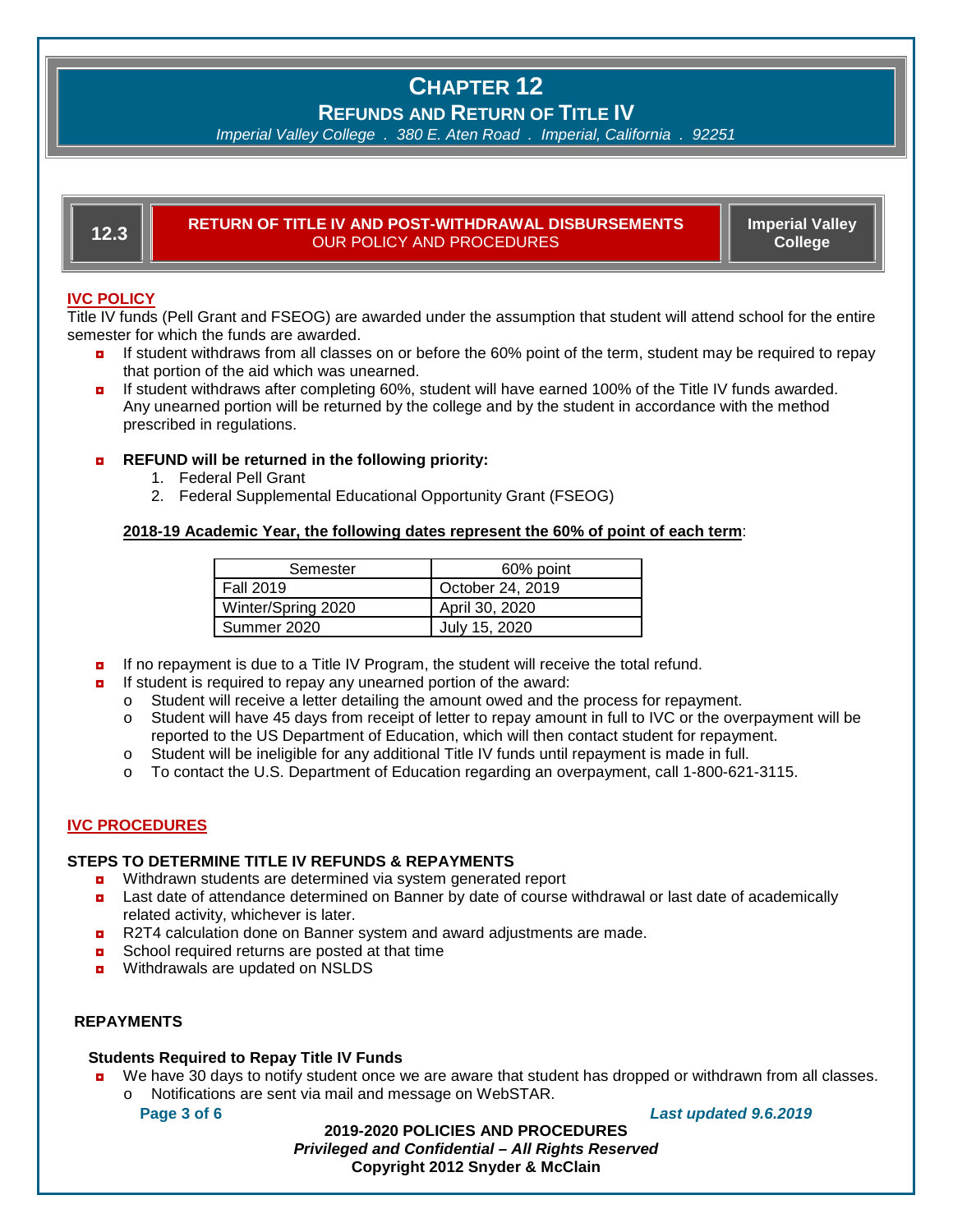# **CHAPTER 12**

## **REFUNDS AND RETURN OF TITLE IV**

*Imperial Valley College . 380 E. Aten Road . Imperial, California . 92251*

- ◘ A hold is posted with the amount the student owes, semester of repayment.
- The student has 45 days from the date of the letter to repay in full.
- $\blacksquare$  There will be only two situations that may occur:
	- $\circ$  The student pays in full within 45 days  $\circ$  The student does not respond in 45 da
		- The student does not respond in 45 days

#### **Paid in Full**

- **<u>n</u>** Students must go to the Cashiers Office to repay their repayments.
- ◘ When the student repays, the Cashiers Office will send the student back to the Financial Aid Office for us to remove the hold upon verification of payment.

#### **Student Does Not Respond**

 $\blacksquare$  After 45 days:

.

- o Students are reported to the Dept. of ED via fax
- o Letter is sent to student informing the student that we referred the non-payment and that they must contact the U.S. Dept. of Ed Collections
- o Post Overpayment on NSLDS

#### **POSTWITHDRAWAL DISBURSEMENTS**

- **D** Students are informed via mail that they are eligible for a postwithdrawal disbursement and given instructions on how to request funds by the given deadline.
- **D** Students who request fund within the given timeframe are scheduled for disbursement at the next regularly scheduled disbursement date.

**Page 4 of 6** *Last updated 9.6.2019*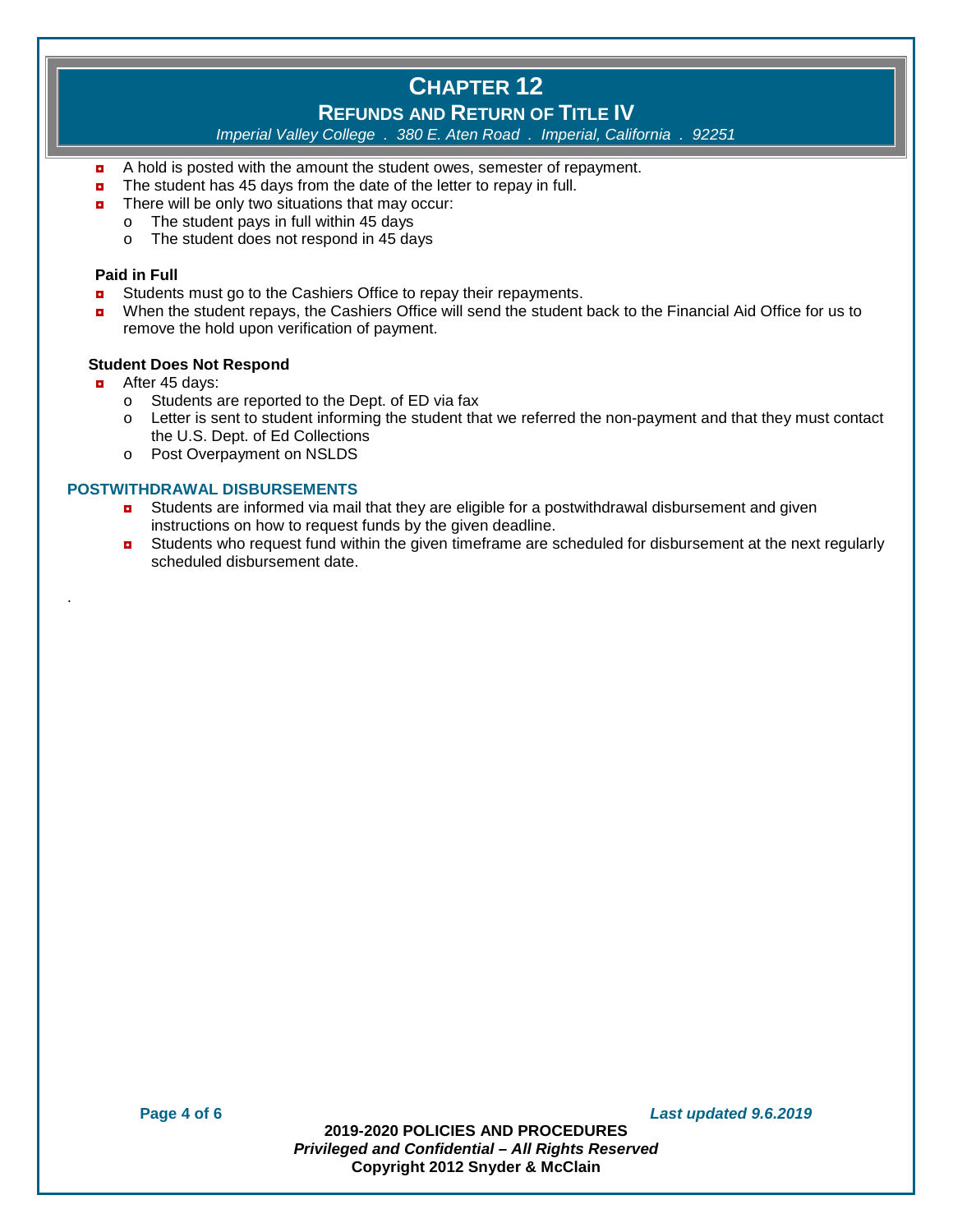## **CHAPTER 12 REFUNDS AND RETURN OF TITLE IV**

*Imperial Valley College . 380 E. Aten Road . Imperial, California . 92251*



**D** NSLDS will NOT be notified if the overpayment is a result of the institution's error.

#### **RESOLVING OVERPAYMENT FOR STUDENT LIABILITY**

- **D** Notify student of overpayment situation via mail. The student is given 45 days to repay funds to IVC.
- **D** Place a HOLD on student's record in the system and notify student via email about the hold.
	- o The HOLD will prevent further financial aid disbursements.<br>
	o HOLD is on registration, release of grades, diploma or trange
	- HOLD is on registration, release of grades, diploma or transcripts per IVC Policy.

**Page 5 of 6** *Last updated 9.6.2019*